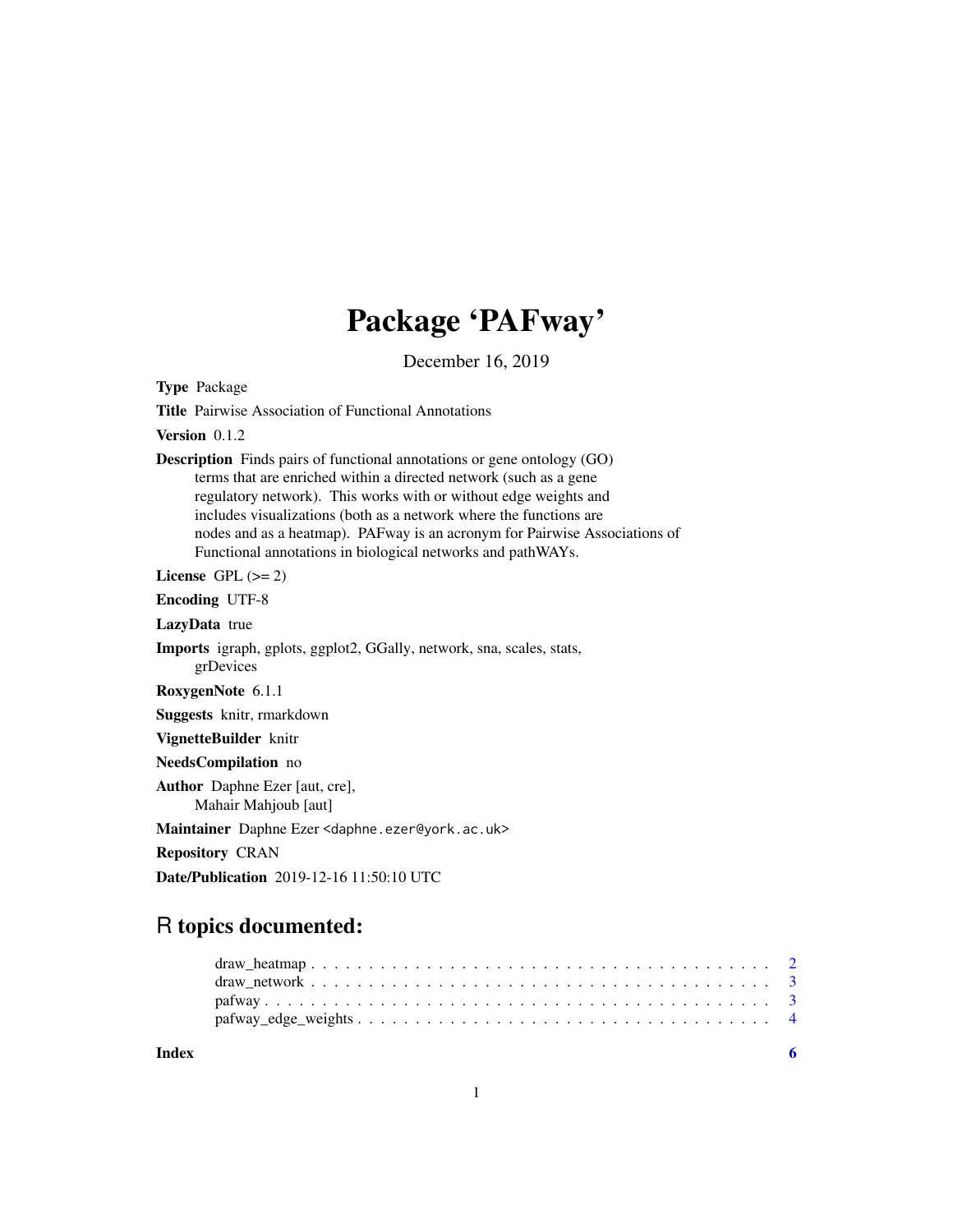<span id="page-1-0"></span>

#### Description

Draw network of enriched functional annotation pairs as a heatmap

### Usage

```
draw_heatmap(graph, adjMethod = NULL, xlab = "downstream",
 vlab = "upstream", colPal = NULL)
```
#### Arguments

| graph     | The output of either the pafway or pafway_edge_weight functions                                                                                                                                                                                                                 |
|-----------|---------------------------------------------------------------------------------------------------------------------------------------------------------------------------------------------------------------------------------------------------------------------------------|
| adjMethod | The method for correcting for multiple hypotheses. This can be any method that<br>is acceptable to the p.adjust function in the stats package: "holm", "hochberg",<br>"hommel", "bonferroni", "BH", "BY", "fdr" or "none". If this is NULL, then no<br>adjustment will be made. |
| xlab      | The label for the x-axis of the heatmap                                                                                                                                                                                                                                         |
| ylab      | The label for the y-axis of the heatmap                                                                                                                                                                                                                                         |
| colPal    | The color palette of the heatmap                                                                                                                                                                                                                                                |

#### Value

A matrix that has the same number of rows and columns as length(GOtypes). This will contain p-values.

#### Examples

```
nodes=paste("node", c(1:300))
set.seed(123)
randomGO=c("A", "B", "C", "D", "E", "F", "G", "H", "I",
"J", "K", "L", "M", "N")[sample(c(1:14), 300, replace=TRUE)]
names(randomGO)=nodes
edgesRandom=sapply(c(1:1000), function(i){
   nodes[sample(300, 2)]
})
getBinomPvalueRandom1=pafway(randomGO, t(edgesRandom), unique(randomGO))
draw_heatmap(getBinomPvalueRandom1)
colPal1=c(colorRampPalette(c("red3", "lightpink", "white", "white"))(20),
colorRampPalette(c("white", "white", "lightgreen", "darkgreen"))(20))
draw_heatmap(getBinomPvalueRandom1, adjMethod="bonferroni", xlab="Downstream",
ylab="Upstream", colPal=colPal1)
```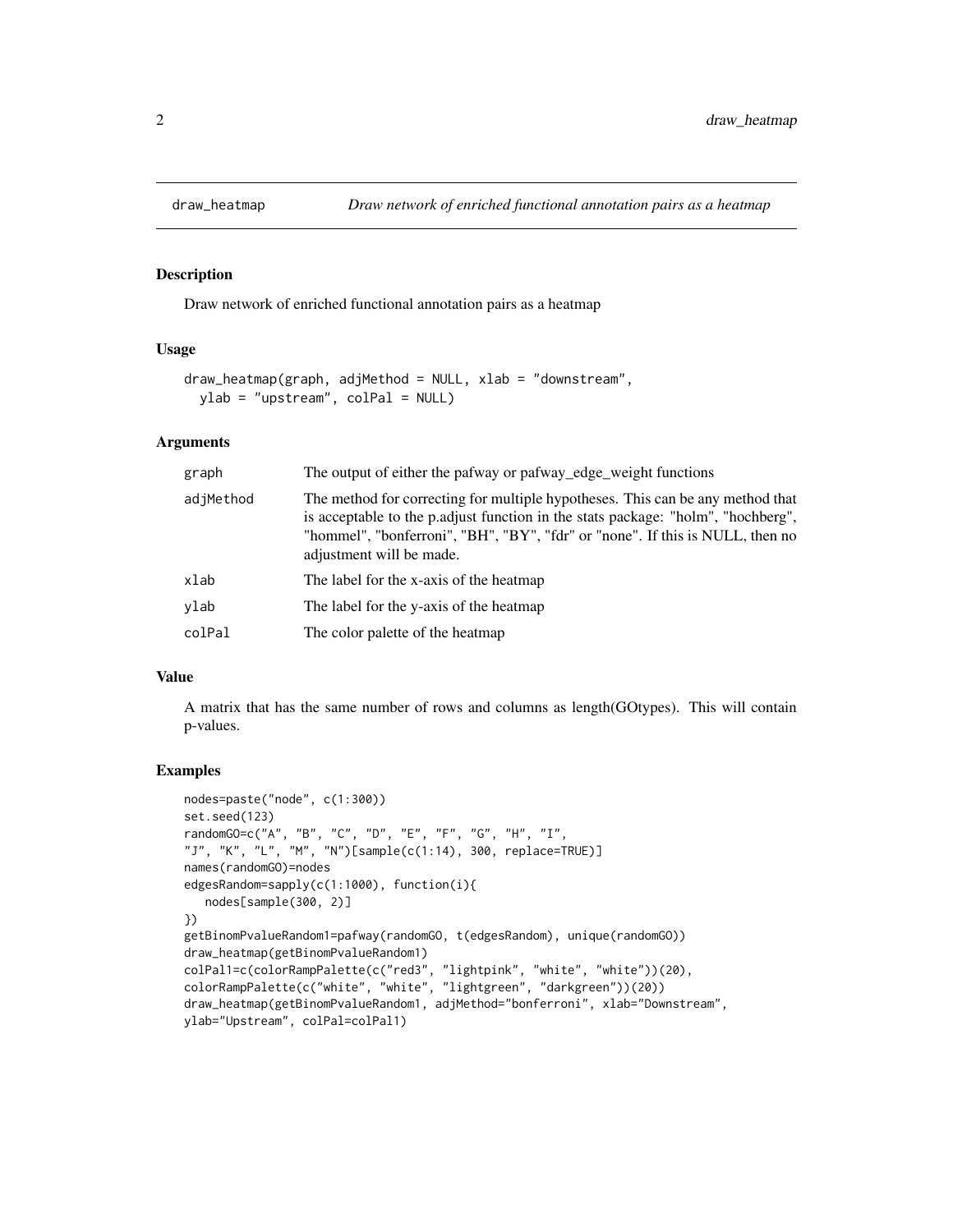<span id="page-2-0"></span>

#### Description

Draw network of enriched functional annotation pairs

# Usage

```
draw\_network(graph, pval = 0.05, adjMethod = NULL, seed = 123)
```
### Arguments

| graph     | The output of either the pafway or pafway_edge_weight functions                                                                                                                                                                                                                 |
|-----------|---------------------------------------------------------------------------------------------------------------------------------------------------------------------------------------------------------------------------------------------------------------------------------|
| pval      | The threshold of p-value at which to draw an arrow                                                                                                                                                                                                                              |
| adjMethod | The method for correcting for multiple hypotheses. This can be any method that<br>is acceptable to the p.adjust function in the stats package: "holm", "hochberg",<br>"hommel", "bonferroni", "BH", "BY", "fdr" or "none". If this is NULL, then no<br>adjustment will be made. |
| seed      | The random seed that will be used.                                                                                                                                                                                                                                              |

# Value

A matrix that has the same number of rows and columns as length(GOtypes). This will contain p-values.

#### Examples

```
a=matrix(c(0.1, 0.003, 0.005, 0.004, 0.5, 0.7, 0.001, 0.002, 0.003), nrow=3)
colnames(a)=c('A', 'B', 'C')
rownames(a)=c('A', 'B', 'C')
draw_network(a)
```

| pafway | Find pairwise-associations between annotations in a network without |
|--------|---------------------------------------------------------------------|
|        | edge weights.                                                       |

# Description

Find pairwise-associations between annotations in a network without edge weights.

### Usage

```
pafway(GO, edges, GOtypes, exact = TRUE, adjustByEdgeCount = FALSE)
```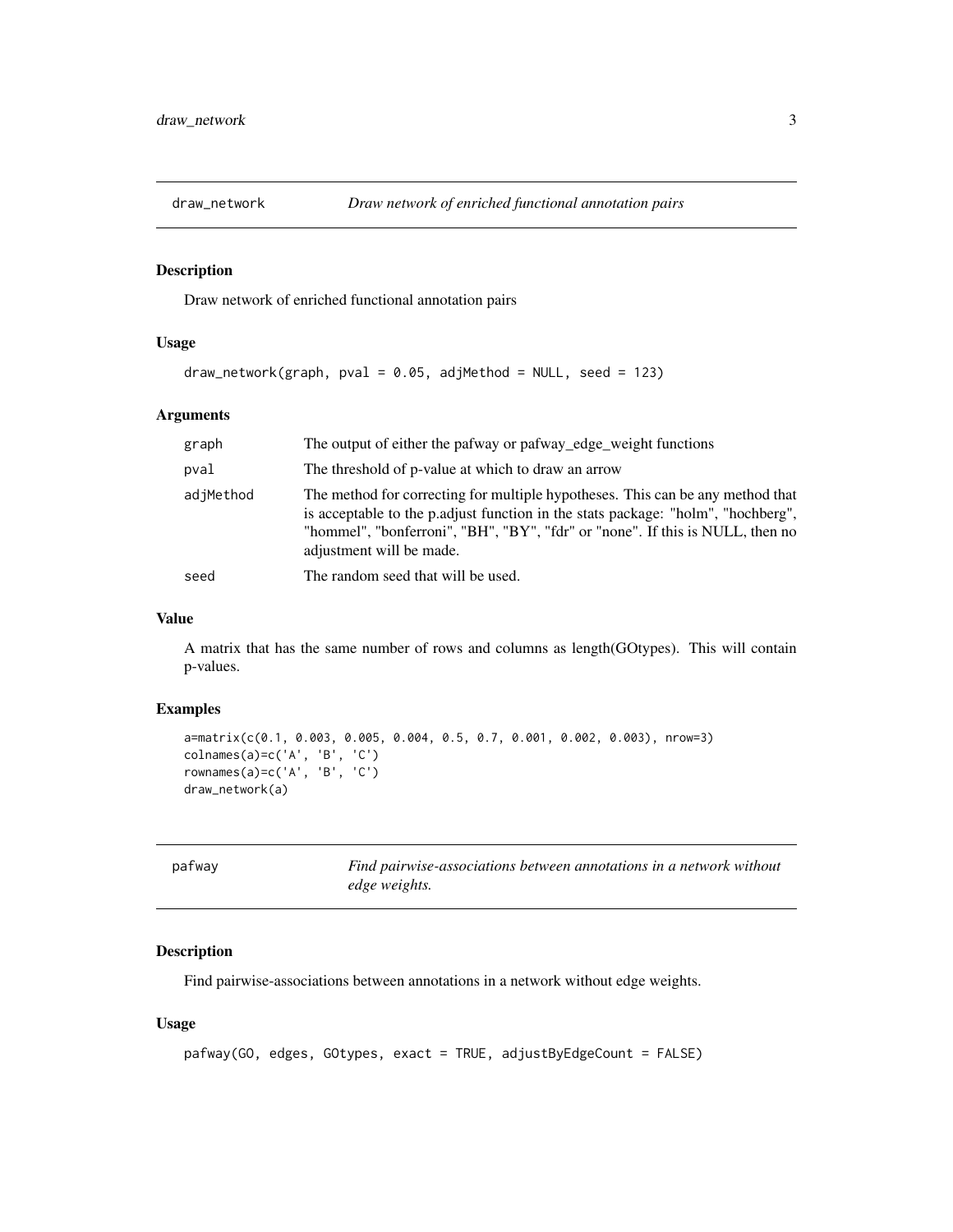#### <span id="page-3-0"></span>Arguments

| GO                | A vector of Strings, equal to the length of all the nodes. The names of the vector<br>should be the names of the nodes. The values should either be the functional<br>annotations, or a concatenation of the functional annotations, separated by a "_"<br>symbol. |
|-------------------|--------------------------------------------------------------------------------------------------------------------------------------------------------------------------------------------------------------------------------------------------------------------|
| edges             | A matrix of Strings, with at least two columns. Each row will represent an edge,<br>linking the node in the first column to the node in the second column. Please<br>make sure the node names are the same as those in "GO"                                        |
| GOtypes           | This is a vector that contains the functional annotations or GO terms that are of<br>interest                                                                                                                                                                      |
| exact             | A boolean. If it is true, it will look for an exact match between the term in<br>GOtypes and the vector GO. Otherwise, it will look for substrings.                                                                                                                |
| adjustByEdgeCount |                                                                                                                                                                                                                                                                    |
|                   | A boolean. If true, then the probability of observing a functional annotation will                                                                                                                                                                                 |
|                   | be calculated in terms of the number of nodes, but if it is false, it is calculated in                                                                                                                                                                             |
|                   | terms of the number of edges that contain that node.                                                                                                                                                                                                               |

#### Value

A matrix that has the same number of rows and columns as length(GOtypes). This will contain p-values.

### Examples

```
nodes=paste("node", c(1:10))
set.seed(123)
randomGO=c("A", "B", "C")[sample(c(1:3), 10, replace=TRUE)]
names(randomGO)=nodes
edgesRandom=sapply(c(1:100), function(i){
   nodes[sample(10, 2)]
})
pafway(randomGO, t(edgesRandom), unique(randomGO))
```
pafway\_edge\_weights *Find pairwise-associations between annotations in a network with edge weights.*

# Description

Find pairwise-associations between annotations in a network with edge weights.

#### Usage

```
pafway_edge_weights(GO, edges, GOtypes, exact = TRUE,
  adjustByEdgeCount = FALSE, step = 0.001, thresholdZero = 1e-04)
```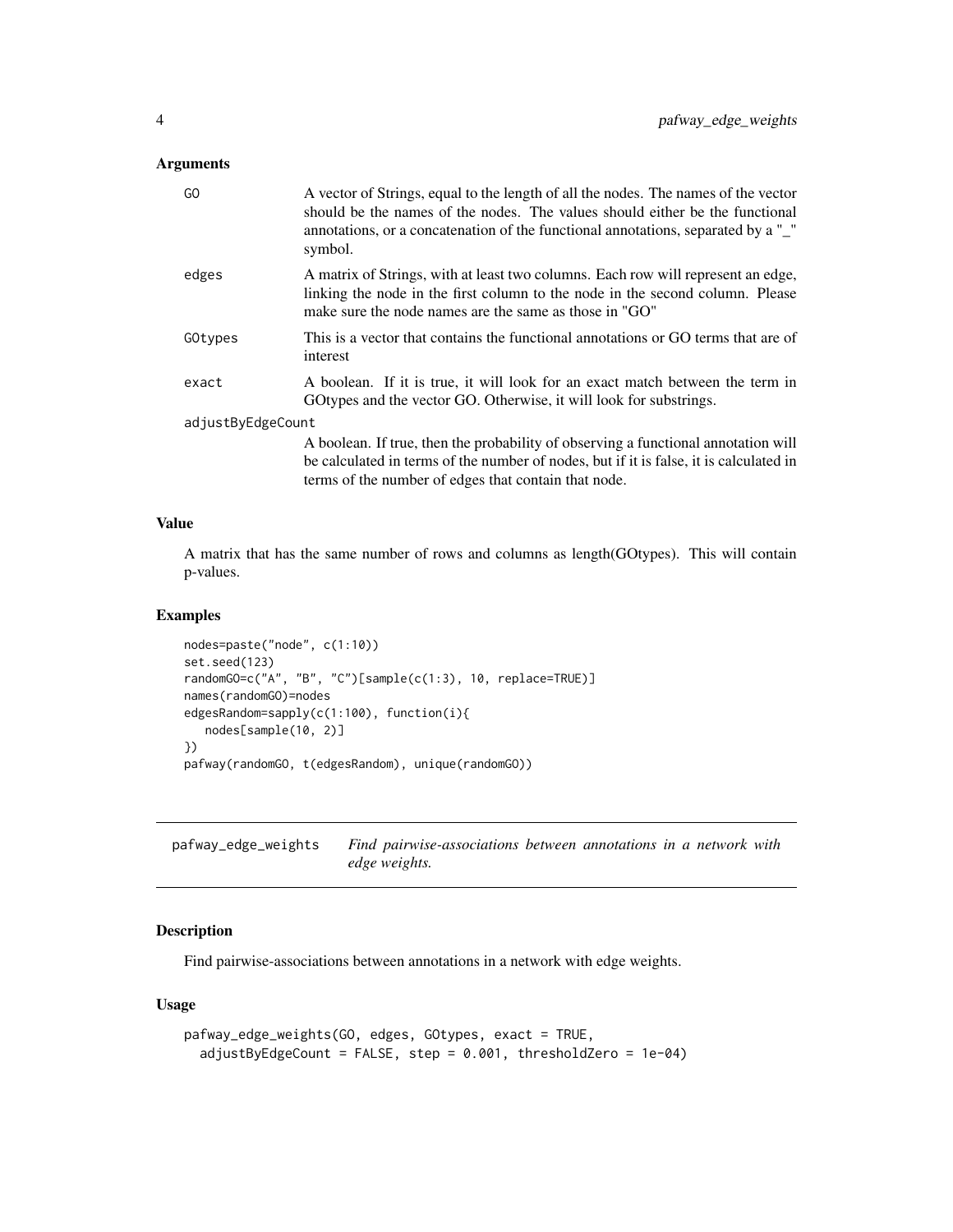# Arguments

| GO                | A vector of Strings, equal to the length of all the nodes. The names of the vector<br>should be the names of the nodes. The values should either be the functional<br>annotations, or a concatenation of the functional annotations, separated by a "_"<br>symbol.                 |
|-------------------|------------------------------------------------------------------------------------------------------------------------------------------------------------------------------------------------------------------------------------------------------------------------------------|
| edges             | A matrix of Strings, with at least three columns. Each row will represent an<br>edge, linking the node in the first column to the node in the second column, and<br>the third column will contain an edge weight. Please make sure the node names<br>are the same as those in "GO" |
| GOtypes           | This is a vector that contains the functional annotations or GO terms that are of<br>interest                                                                                                                                                                                      |
| exact             | A boolean. If it is true, it will look for an exact match between the term in<br>GO types and the vector GO. Otherwise, it will look for substrings.                                                                                                                               |
| adjustByEdgeCount |                                                                                                                                                                                                                                                                                    |
|                   | A boolean. If true, then the probability of observing a functional annotation will<br>be calculated in terms of the number of nodes, but if it is false, it is calculated in<br>terms of the number of edges that contain that node.                                               |
| step              | FFT is used to speed up the calculation. In the first step, a certain number of<br>values are evenly sampled from the function, across its range. This value will<br>determine the distance between sampled points.                                                                |
| thresholdZero     | In order to decrease the space and time requirements, values in the probability<br>distributions that are below a certain threshold are set to be exactly zero. This is<br>the threshold.                                                                                          |

# Value

A matrix that has the same number of rows and columns as length(GOtypes). This will contain p-values.

# Examples

```
nodes=paste("node", c(1:10))
set.seed(123)
randomGO=c("A", "B", "C")[sample(c(1:3), 10, replace=TRUE)]
names(randomGO)=nodes
edgesRandom=sapply(c(1:20), function(i){
   nodes[sample(10, 2)]
})
getBinomPvalueRandom1=pafway_edge_weights(randomGO, cbind(t(edgesRandom),
rnorm(length(edgesRandom[1,]), 1, 0.001)), unique(randomGO))
```